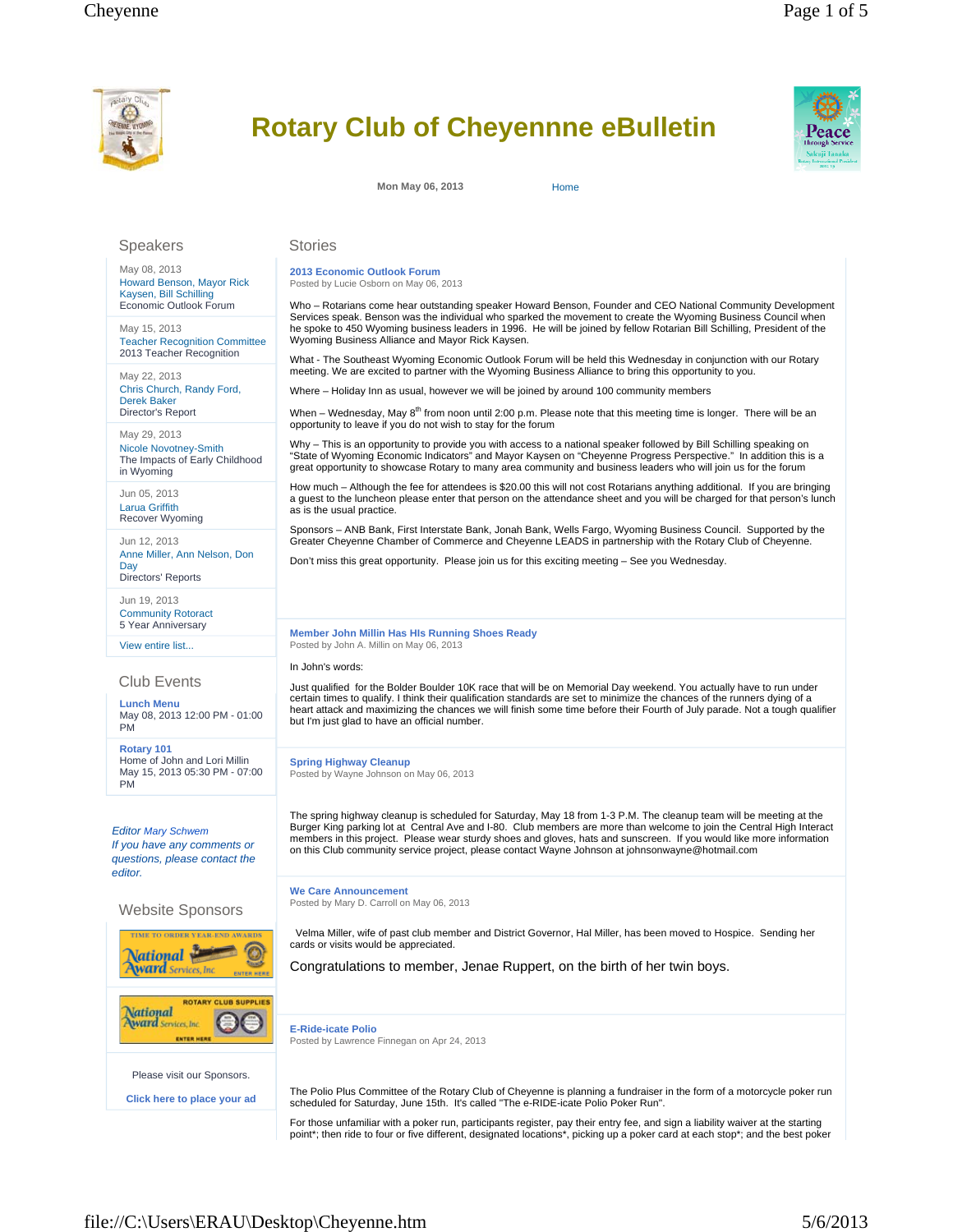hand at the last stop\* wins the poker run. This event will start at High Country Motor Sports, and end at Am-Vets (both located on East Lincolnway).

The Committee's goals are:

· to introduce new people to Rotary,

· to make people aware of Rotary International's efforts to end polio, worldwide, and

to expand our fundraising beyond the scope of our Club members.

The Committee is looking for sponsorships and volunteers (at each location - that's what the "\*" is for – volunteers needed). Although we say that we're looking for support outside the Club, we certainly wouldn't turn a Cllub memeber down if they wanted to be a sponsor and/or a volunteer.

Remember, we're "this close" -- -- and gettin' closer.

Please contact a Committee member if you're interested: Mick Finnegean, Janet Lewis, Reed Shafer, Erin Begeman, Lin Davenport, Donna Beaman, Desiree Hannabach, Norma VanMatre, and Judy Weickum.

## **Rotary 101**

Posted by Lori Millin on Apr 08, 2013

The next Rotary 101 will be held on Wednesday, May 15th 5:30-7:00pm at the home of John and Lori Millin, 308 Stetson Drive.

Please come learn about our club and all Rotary has to offer. New members who have not already attended a Rotary 101 are encouraged to attend and all club members are welcome to attend.

Drinks and appetizers provided. Rsvp to Lori at lorimillin@bresnan.net A head count is needed so please rsvp.

## **I Want Electronic Notices** Posted by Kim Withers

Hello Rotarians,

Over 40 Rotarians have already signed up for Electronic Dues Notice for this quarter's bill. If you would like to receive the dues notice electronically and you didn't sign up for electronic statement notices, and would like to receive them from the next quarter on, you can call Kim and leave a message at 633-6414 or email her, president@meridiantrustfcu..org, with a subject line "I want electronic notices."

Note: Electronic notices will be sent to email address on file with Club Runner.

Kim Withers Rotary Club of Cheyenne

Sign up now for June 19, 2014 "Home Hospitalityâ€ Posted by Dana B. Metzke on Mar 11, 2013

Be a big part of hosting out-of-town Rotarians during the 2014 Rotary Conference to be held in Cheyenne.

Home Hospitality is a fun way to meet Rotarians from around the district by personally hosting them to dinner in your home.

Under the Home Hospitality program, Rotarians from the Cheyenne noon and Sunrise Clubs volunteer to host four to six<br>visiting Rotarians to dinner the first evening of the Conference. In your beautiful home, you are free to and atmosphere; be it a patio barbecue, indoors under the chandelier or a catered affair.

Should you believe your personal culinary skills to be unsavory, fret not; you may host fellow Rotarians to one of Cheyenne's local eateries.

By evening's end you will have learned insights into other Clubs' doings, received a lot of compliments and to top it off, gained new friendships.

Yet another plus: By signing up now for Home Hospitality, you have more than a year to plan. Contact Da na Metzke, 634-8045 or chipgato@aol.com.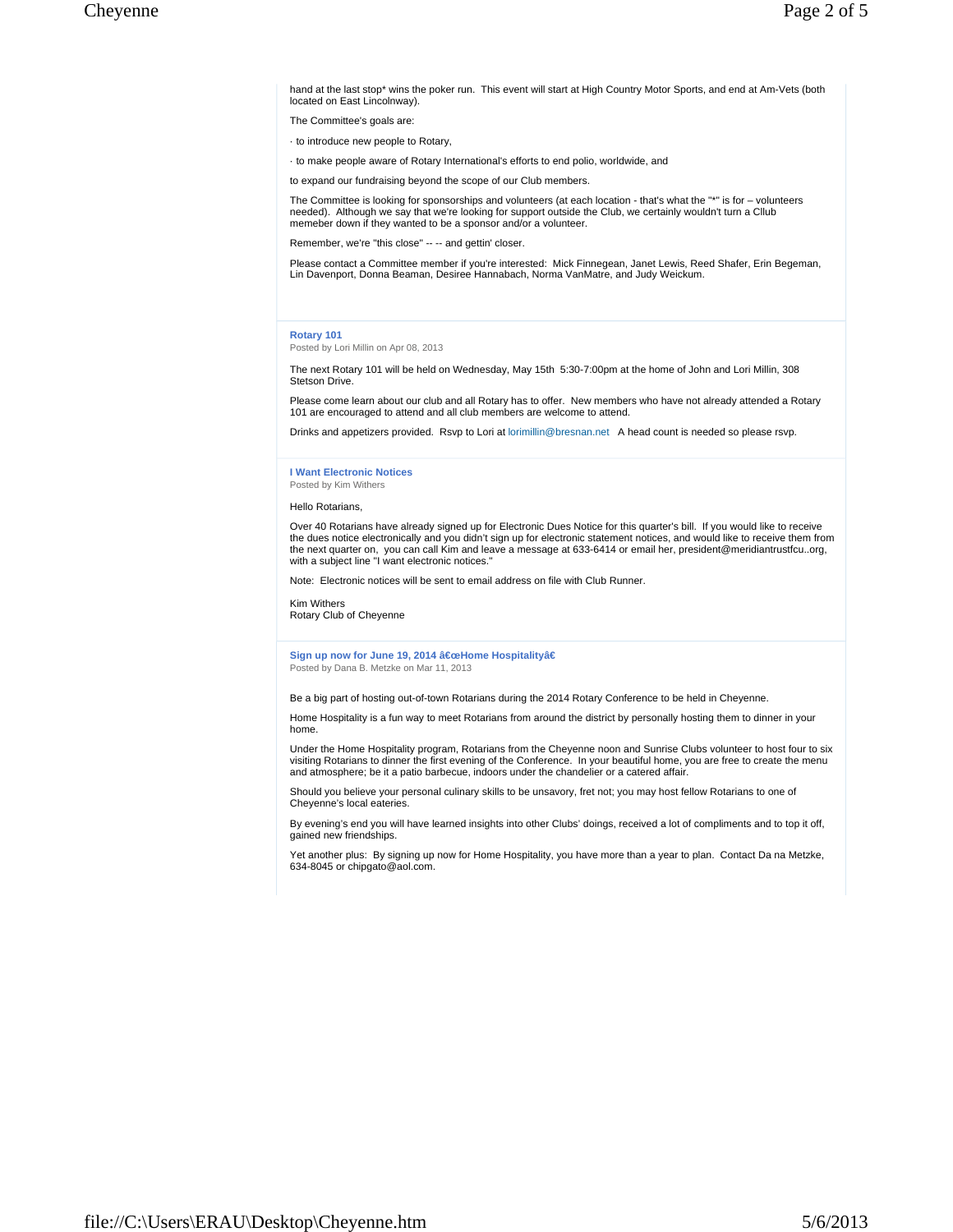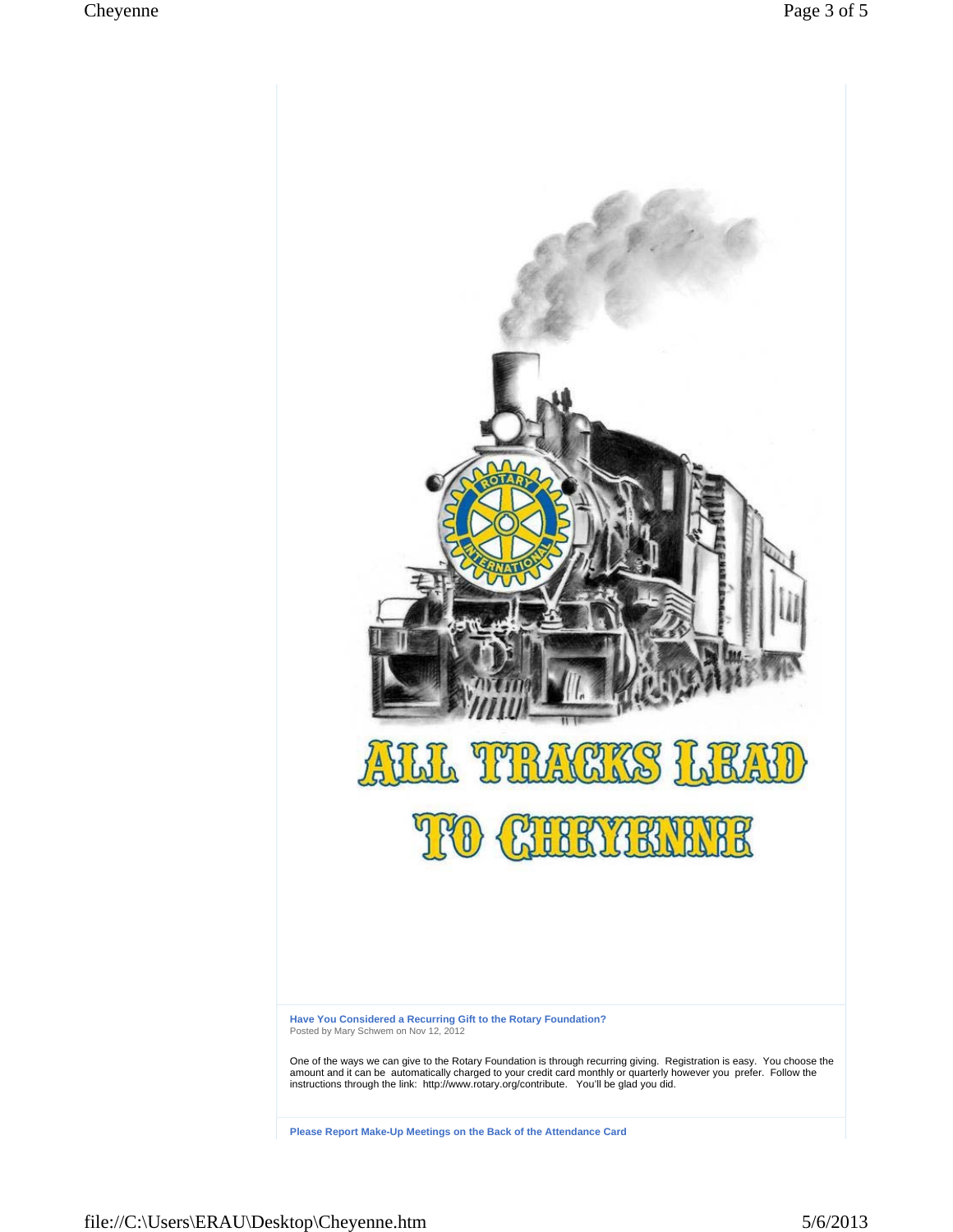Posted by Teresa S. Moore on Aug 06, 2012

If you attend another Club's meeting, a committee meeting or participate in any club sponsored activity, please be sure<br>to note it on the back of the attendance card. You just need the activity, your name and the date. By

**2012-13 Club Directors and Committee Chairs** Posted by Mary Schwem on Jan 23, 2013

| <b>Club Service/Meetings - Sabrina Lane</b>                   | <b>Club Service/Public Relations - Kim Withers</b>              |
|---------------------------------------------------------------|-----------------------------------------------------------------|
| <b>Programs - Brittany Ashby</b>                              | <b>National Honor Society Insert - Darcee Snider</b>            |
| <b>Inspiration - Janet Lewis</b>                              | Media/Photographer - Katharine Kunz-Wilkinson                   |
| Music- Sylvia Hackl                                           | Website - Mary Schwem                                           |
| Valentine's Day Lunch - Donna Beaman                          | COG - Mary Schwem                                               |
| Historian - Dave Foreman                                      | <b>Club Directory - Tim Ellis, Mick Finnegan, Ed Wallace</b>    |
| <b>Banners - Jeannie Martinez</b>                             | We Care - Mary Carroll                                          |
| <b>By-Laws - Scott Meier</b>                                  | Facebook - Brittany Ashby                                       |
|                                                               | Radio & Print PSA's - David Bush                                |
|                                                               | <b>Television PSA's - Lee Wagner</b>                            |
| <b>Club Service/Activities - Randy Ford</b>                   | New Generations/RYLA - Chris Church                             |
| <b>Cranium Cup - Lee Wagner</b>                               | Highway Cleanup - Wayne Johnson                                 |
| <b>New Projects - Bob Womack</b>                              | <b>RYLA - Lori Schoene</b>                                      |
| <b>Polio Plus - Mick Finnegan</b>                             | Young RYLA - Kelly Wright                                       |
| Rotarian Spotlight - Harry LaBonde                            | LCCC Rotaract - Jerri Griego                                    |
| Peaches - Derek Baker                                         | <b>Community Rotaract - George McIlvaine / Darcee</b><br>Snider |
|                                                               | <b>Interact - Lori Milllin - Central</b>                        |
|                                                               | Sylvia Hackl - East                                             |
|                                                               | Chad Craig - South                                              |
|                                                               |                                                                 |
| Memebership/Vocational Service - Lori Millin                  | <b>Community Service - Derek Baker</b>                          |
| Rotary 101 Orientation - Bill Gentle (Chair), Lucie<br>Osborn | St. Patrick's Day Lunch - Chris McRady                          |
| <b>New Member - James Bowers</b>                              | <b>Rural Appreciation - Phil Rosenlund</b>                      |
| <b>Career Day - Katharine Wilkinson</b>                       | <b>Discretionary Giving - Dave Cook</b>                         |
| Rotary Party - Lori Millin                                    | VA Santa Visit - Billie Addleman                                |
| Teacher of the Month - Jamie Markus                           | <b>Meals on Wheels - Rod Hartshorn</b>                          |
| <b>International Service - Ann Nelson</b>                     | <b>Community Service/Education - Don Day</b>                    |
| <b>World Community Service - Brent Lathrop</b>                | Student of the Month - Robyn Sims                               |
| <b>Rotary International Foundation - Roger Schreiner</b>      | National Honor Society - Donna Beaman                           |
| World Peace Fellow/Amb. Scholarship - Lucie Osborn            | <b>Read to Me - Jamie Markus</b>                                |
| <b>Picnic - Chris McRady</b>                                  | <b>Dictionaries - Brittany Ashby</b>                            |
| New Generations/Youth - Anne Miller                           | <b>Nominating Committee</b>                                     |
|                                                               | Co-Chairs: Jim Applegate, Fred Baggs                            |
| <b>Christmas Party - James Bowers</b>                         |                                                                 |
| Four Way Test Scholarship - Eric Todd                         |                                                                 |
| Youth Exchange - Beth Van De Wege                             |                                                                 |
| Summer Youth Exchange - Beth Van De Wege                      |                                                                 |
|                                                               |                                                                 |